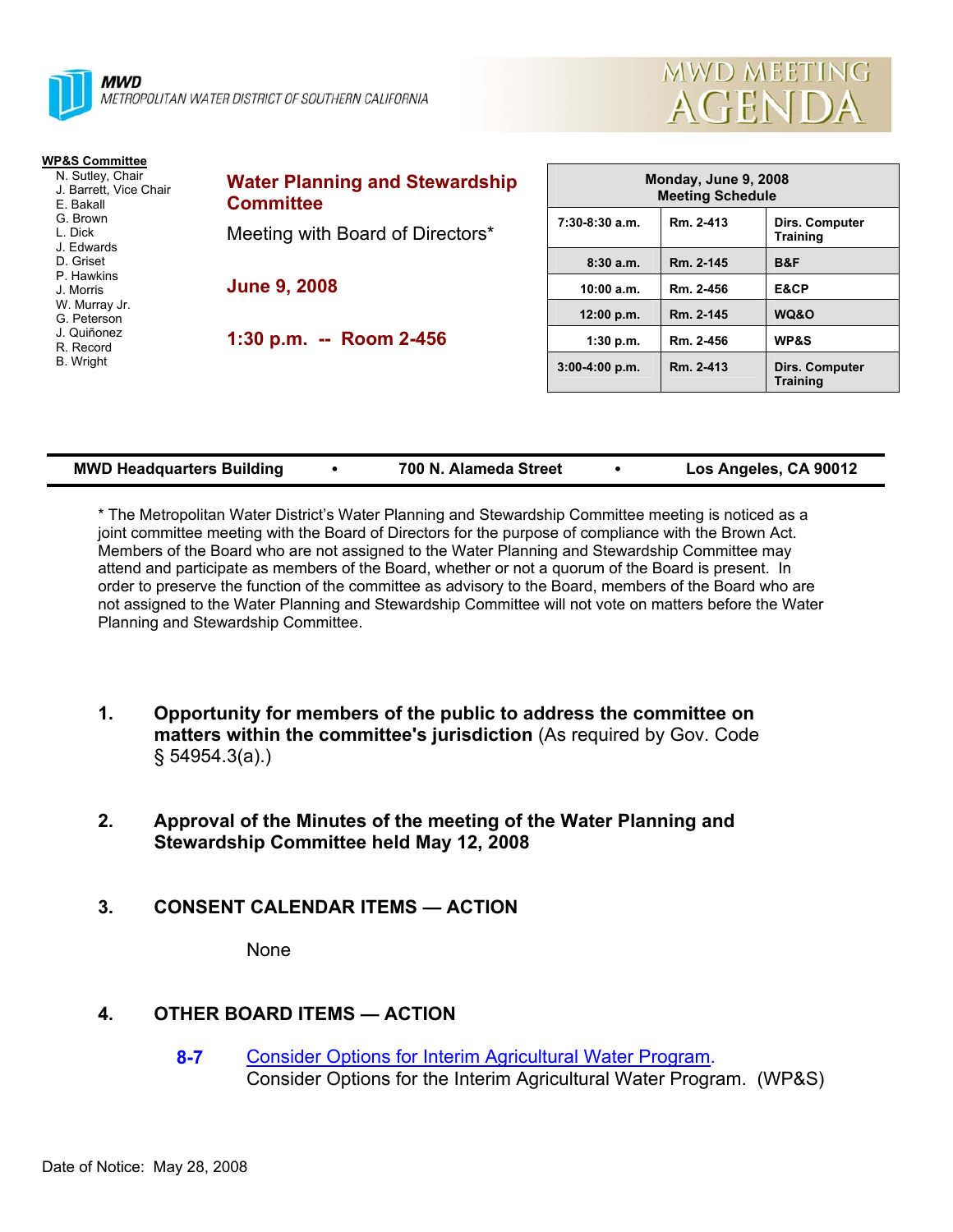- **8-8** Authorize payment for participation in State Water Contractors, Inc. Authorize payment of \$2,231,090 for participation in the State Water Contractors, Inc. for fiscal year 2008/09. (WP&S)
- **8-9** Adopt Water Supply Alert Resolution. Adopt Water Supply Alert Resolution. (WP&S)

### **5. BOARD INFORMATION ITEMS**

None

# **6. COMMITTEE ITEMS**

- a. Report on Water Surplus and Drought Management Plan
- b. Integrated Water Resources Plan Update

### **7. MANAGEMENT REPORTS**

- a. Bay-Delta Matters
- b. Colorado River Matters
- c. Water Resource Management Manager's report

#### **8. FOLLOW-UP ITEMS**

None

# **9. FUTURE AGENDA ITEMS**

**10. ADJOURNMENT**